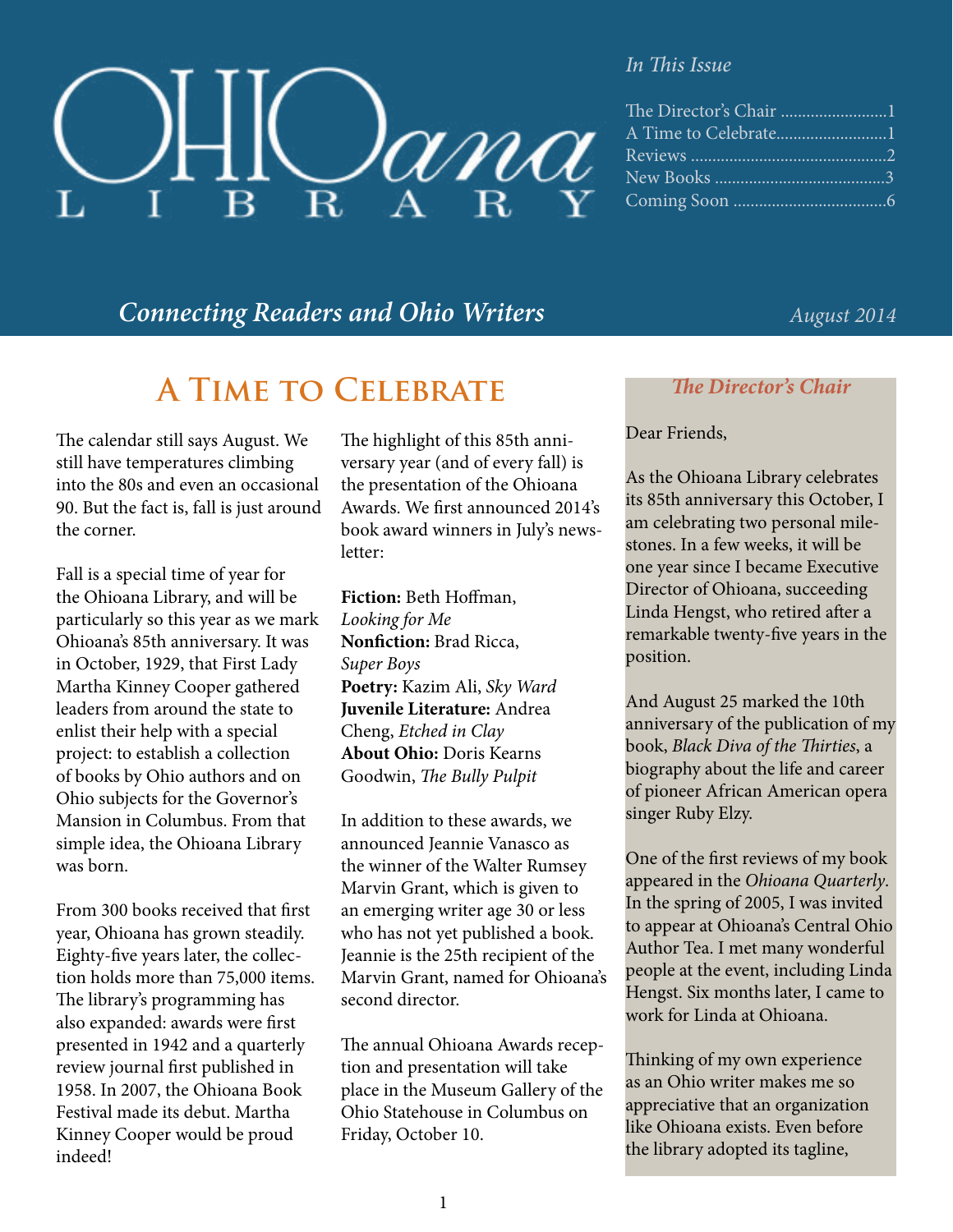We are honored that former Ohio Governor Bob Taft will be joining us, making this occasion even more auspicious. Governor Taft and his wife, former First Lady Hope Taft, have been great friends of Ohioana for many years. It was during the Taft administration that Ohioana moved from South Front Street, where it had been located since moving from its original home in the Governor's Mansion in 1934, to a state-of-the-art facility in the restored Jeffrey Mining Center. Hope Taft presided over the dedication of Ohioana's new home in April 2001.

Governor Taft will accept the Ohioana Book Award for *The Bully Pulpit* on behalf of Doris Kearns Goodwin, who is unable to attend. Ms. Goodwin's prize-winning book is about the Governor's great-grandfather, the only man in American history to serve as both president and chief justice of the United States.

The event on October 10 begins at 6 p.m., with hors d'oeuvres, Ohio

wines, and music by students from Fort Hayes Metropolitan Education Center. The program begins at 7 p.m. with the presentation of the 2014 Ohioana Awards.

Following the awards ceremony, we move into what has become a highlight of each year's event: a writer's roundtable with the winners. Kazim Ali, Andrea Cheng, Beth Hoffman, Brad Ricca, and Jeannie Vanasco will all join in what promises to be a lively and entertaining forum, moderated by *Ohio Magazine* senior editor (and Ohioana trustee) Linda Feagler.

We hope you will join us on October 10 for this memorable evening celebrating the best of Ohio literature-and celebrating 85 remarkable years of the Ohioana Library.

*Tickets to the 2014 Ohioana Awards event are \$40 each and will go on sale September 15.*

"Connecting readers and Ohio writers," it was doing that for me.

This was reinforced recently when Ohioana received a copy of *Shattered Secrets*, the latest book by New York Times best-selling author Karen Harper. In her gracious dedication, Karen wrote:

"To the staff and board of the Ohioana Library Association, which does so much to preserve and promote the work of Ohio authors. Especially to my friends, former director of Ohioana Linda Hengst and current Executive Director David Weaver. Don and I appreciate all you do."

What a wonderful tribute. My sincere thanks to Karen. I come to work each day to a library that collects, preserves, and celebrates Ohio literature and that connects readers and Ohio writers. As I mark my first anniversary in this job, I am truly grateful.

David E. Weaver Executive Director

# **Reviews**

Just in time for college football...

Welsh-Huggins, Andrew. *Fourth Down and Out: An Andy Hayes Mystery.* Swallow Press (Athens, OH) 2014. HC \$26.95.

Andy Hayes is a former Ohio State University football player turned private investigator. His current investigation begins harmlessly enough: retrieve a laptop and remove a damaging video. When the laptop is stolen, the investigation snowballs into a tangled web of intrigue, deceit, and some tense visits by local and federal law enforcement agents.

Although Welsh-Huggins intersperses Hayes's investigation with descriptions of Columbus neighborhoods and football, even those who aren't sports fans will enjoy the story. The mystery holds together, the action is steady, and the violence is minimal despite Hayes's multiple encounters with a baseball bat. Best of all, the investigation comes together into a neat package and leaves Hayes set for his next job, coming next year.

*Reviewed by Miriam Kahn*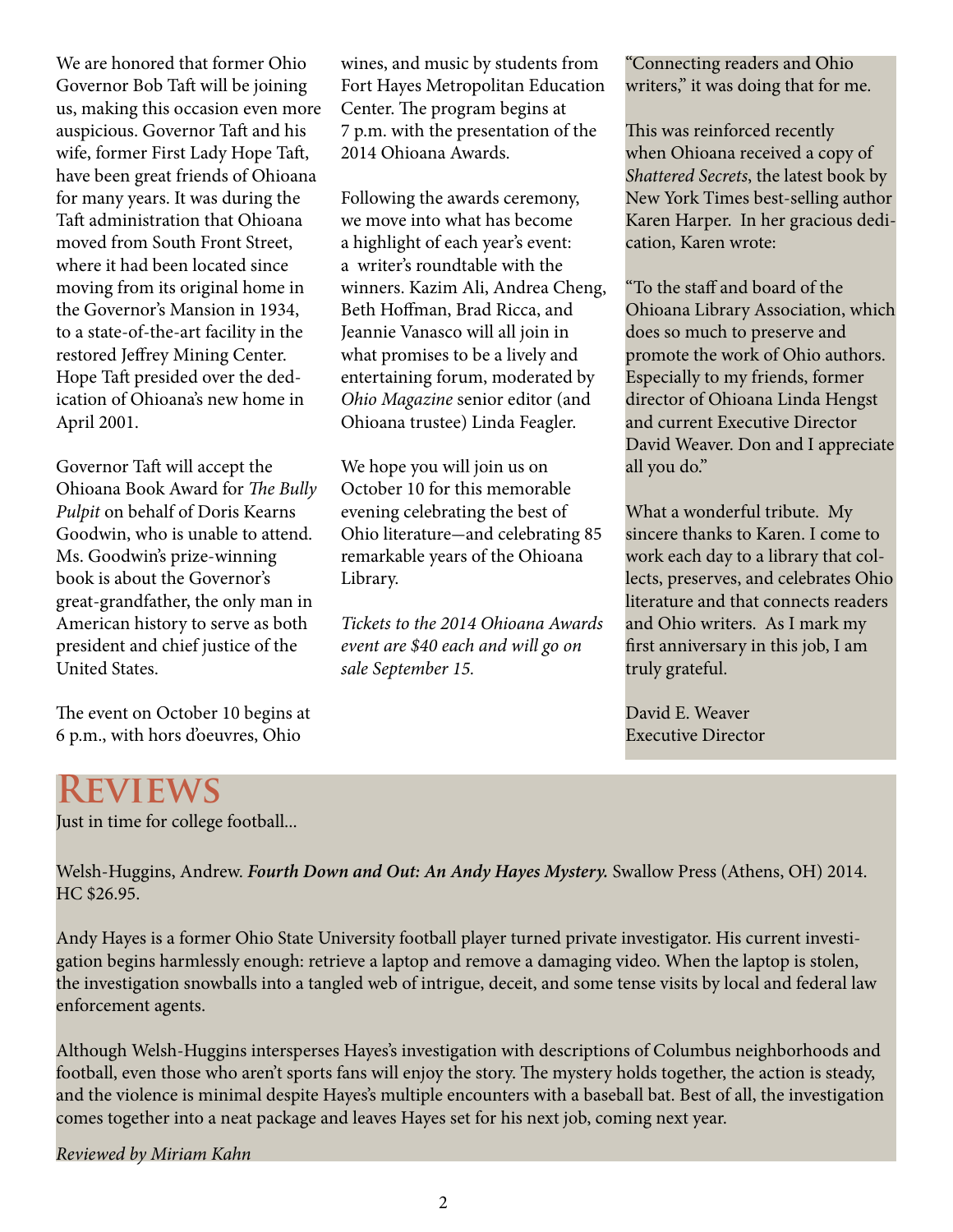# **NEW BOOKS**

The following books arrived at the Ohioana Library in June and July. Look for them at your local library or bookstore!

## *Nonfiction*

Bauer, Jeni Britton. *Jeni's Splendid Ice Cream Desserts.* Workman/ Artisan Books (New York, NY) 2014. HC \$23.95. Bauer's second cookbook not only includes new ice cream recipes (including a vegan version of her signature Salty Caramel), but also baked treats, sauces, and toppings to accompany her frozen treats.

### D'Annibale, Betsy. *The 1924 Tornado in Lorain & Sandusky: Deadliest in Ohio History.* History Press (Charleston, SC) 2014. PB \$19.99.

On June 28, 1924, an F4 tornado formed over Lake Erie and made landfall in Sandusky and Lorain. Before the day was over, a city was destroyed and thousands of lives were changed forever.

Doerr, Joe Francis (ed.). *The Salt Companion to John Matthias.* Salt Publishing (Cromer, Norfolk, UK) 2011. PB \$29.95. Eighteen contemporary writers contribute essays, interviews, and poems that offer insight into the work of poet John Matthias. For more on Matthias, see the three-volume set of his collected works listed on p. 5.

DuSablon, Mary Anna; John Cicmanec; Connie J. Harrell; and Brian Balsley. *Walking the Steps of Cincinnati: A Guide to the Queen City's Scenic and Historic Secrets.*  Ohio Univ. Press (Athens, OH) 2014. PB \$24.95.

This revised and updated edition of DuSablon's 1998 guidebook maps thirty-four walks around Cincinnati's neighborhoods and covers many of the city's more than 400 sets of steps.

Guerrieri, Vince. *The Blue Streaks & Little Giants: More Than a Century of Sandusky & Fremont Ross Football.* History Press (Charleston, SC) 2013. PB \$19.99. Fremont and Sandusky High Schools played their first game on November 2, 1895, beginning the second-oldest high school football rivalry in Ohio. Sports journalist Guerrieri tells the story of the players, coaches, and more than 100 games that have fueled this historic contest.

Guy, Susan M. *Mobsters, Madams & Murder in Steubenville, Ohio: The Story of Little Chicago.* History Press (Charleston, SC) 2014. PB \$19.99.

Although nearly all cities have crime, Steubenville had more than its share in the early years of the twentieth century. During Prohibition crime spiked even higher, earning Steubenville the nickname "Little Chicago." Jefferson County native Guy documents the crimes and criminals as well as the police officers and Prohibition dry agents who fought them.

Herbert, Jeffrey G. *Index of Death and Marriage Notices Appearing in the Cincinnati Enquirer, 1818- 1869.* Little Miami Publishing Co. (Milford, OH) 2013. PB \$45.00. In addition to the marriage and death notices described in the title, this genealogy resource also indexes other events such as divorce, guardianship, debt relief, and the occasional

criminal conviction. Created by the Hamilton County Chapter of the Ohio Genealogical Society.

Weintraub, Stanley. *General Sherman's Christmas: Savannah, 1864.* Smithsonian Books/ HarperCollins (New York, NY) 2009. HC \$24.00. On Thanksgiving Day, 1864, William Tecumseh Sherman was pushing his Union troops in a 300 mile march across Georgia. His methodical approach to Savannah convinced Confederate general W.J. Hardee to retreat across the Savannah River, allowing Sherman to present the city to Abraham Lincoln as a Christmas gift-three days early. This book tells the story of Sherman's march and the fight for Savannah in the voices of soldiers and civilians as they neared the end of a long and bloody war.

# *Fiction*

Andriacco, Dan and Kieran McMullen. *The Poisoned Penman.*  MX Publishing (London, England) 2014. PB \$11.95.

In 1922 London, gossip journalist Langdale Pike is poisoned while having tea with American reporter Enoch Hale-just as Pike is about to reveal information bigger than his usual social gossip. As Hale tries to track down the killer, he draws the attention of Mycroft Holmes and his younger brother, Sherlock. Can Hale and Sherlock uncover Pike's secret before Hale himself becomes the next victim?

Castillo, Linda. *The Dead Will Tell: A Kate Burkholder Novel.*  Minotaur/St. Martin's (New York, NY) 2014. HC \$25.99. When two deaths occur in the small community of Painters Mill, police chief Kate Burkholder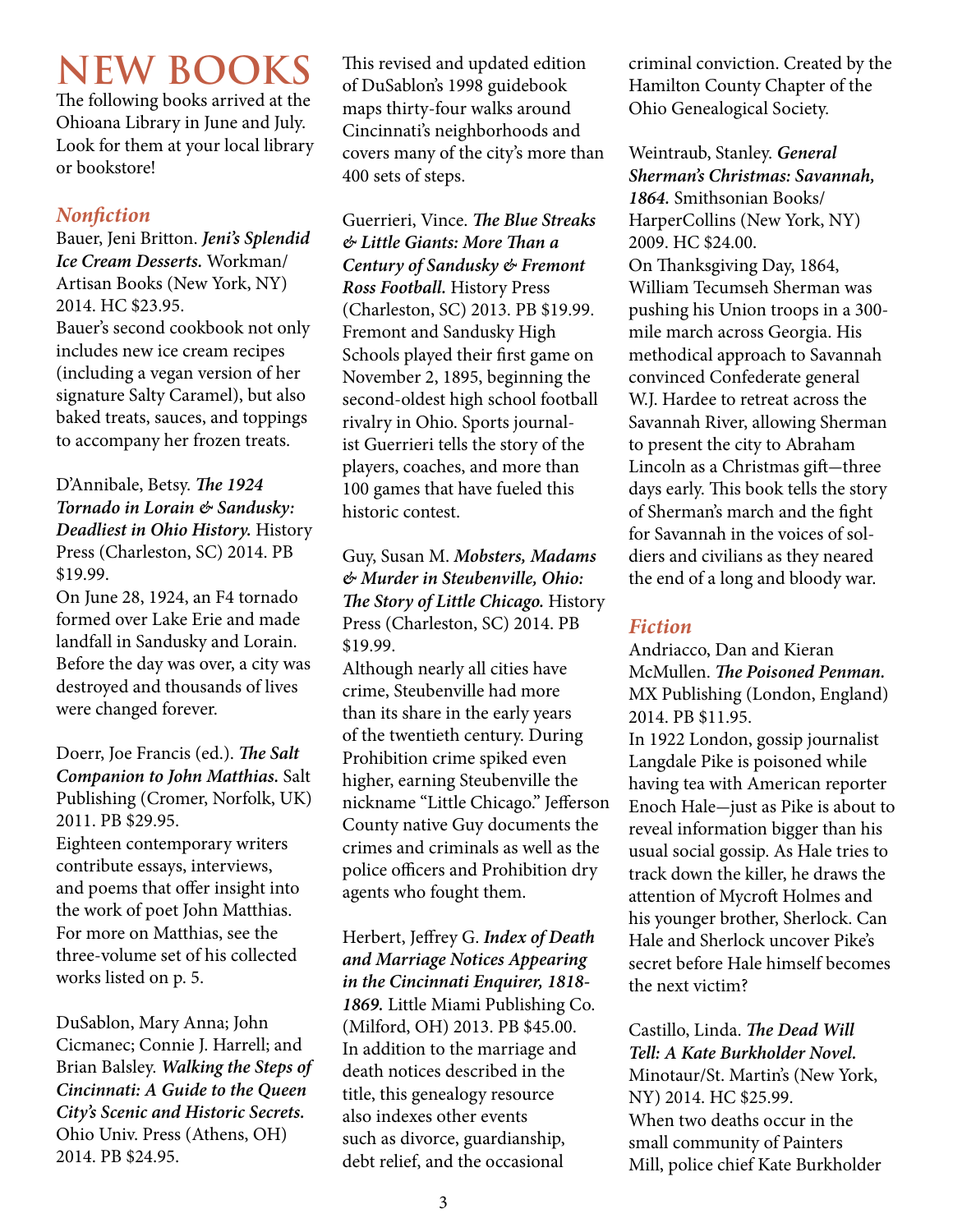quickly discovers that an apparent suicide is actually murder. Her investigation uncovers a link to a thirty-five-year-old tragedy and a murderer willing to kill anyone who gets in his way.

### Doerr, Anthony. *All the Light We Cannot See.* Scribner/Simon & Schuster (New York, NY) 2014. HC \$27.00.

In France, blind Marie-Laure lives with her father near Paris's Museum of Natural History, where he works as a locksmith. When the Nazis invade, they flee to Saint-Malo, taking the museum's most valuable jewel with them. In Germany, the orphaned Werner becomes an expert at building and repairing radios. When the Nazis discover his talent, they send him to a brutal Hitler Youth academy and then on a special assignment to track the resistance. As the stories of Marie-Laure and Werner converge, Doerr shows us how people can find light and hope against all odds.

#### Ellis, Mary. *A Plain Man.* Harvest House (Eugene, OR) 2014. PB \$13.99.

When Caleb Beachy rejoins his Amish community after spending several years in the English world, he discovers there's more to reconnecting with his faith than resuming Amish practices. Josie Yoder gives him hope for the future-and may be able to help him find faith in his heart as well.

Keller, Julia. *Summer of the Dead.*  Minotaur/St. Martin's (New York, NY) 2014. HC \$25.99. A killer is stalking the struggling inhabitants of Acker's Gap, West Virginia. The investigation leads county prosecutor Bell Elkins and sheriff Nick Fogelsong to Lindy

Crabtree, a coal miner's daughter who is clearly keeping secrets. As Bell tries to catch the killer and cope with her own sister's release from prison, she must decide whether Lindy is a suspect or the next victim.

McClellan, Brian. *The Crimson Campaign: Powder Mage, Book 2.*  Hachette/Orbit Books (New York, NY) 2014. HC \$26.00. In *Promise of Blood,* the first book in the Powder Mage trilogy, Field Marshal Tamas overthrew a corrupt king, factions struggled for power, and gods woke to walk the earth. In this sequel, Tamas finds himself cut off behind enemy lines as an angry god leads an army against him. McClellan's series continues with its unique blend of flintlocks and magic.

Ng, Celeste. *Everything I Never Told You.* Penguin Press (New York, NY) 2014. HC \$26.95. Lydia is the middle-and favoritechild of Marilyn and James Lee, an interracial couple living in 1970s Ohio. When her body is found in the local lake, their delicate family balance unravels. Ng's debut novel paints a moving portrait of how history, cultural differences, and parents' dreams for their children can pull us apart or bring us understanding.

### Paisley, Linda. *Back In Eden.*  Avalon Books (New York, NY) 2001. HC.

When Wilhelmina "Willy" Heidler returns to her hometown one summer to care for her ailing mother, the last person she expects to see is childhood friend Marshall Gray. Although the two parted on bad terms when Marshall left for college, Willy has never forgotten

him. Can she forgive past mistakes?

Paisley, Linda. *Hunter's Vigil.*  Avalon Books (New York, NY) 2004. HC.

Anxious for a fresh start, Hannah Morgan takes a teaching job in the small town of Whetstone, Montana. Rancher Hunter Grissom gets to know the new teacher as she uses part of his land for a school ecology project, and a friendship develops. However, when Hannah risks her life to save Hunter's cattle, he realizes his feelings go deeper. Can he save Hannah and trust his heart?

Paisley, Linda. *Jenny's Texas Cowboy.* Avalon Books (New York, NY) 2000. HC. After a family tragedy strikes, Jenny Courter leaves college to care for her orphaned nephew and run the family ranch in Montana. When

her brother's friend Josh arrives to help, the two are immediately attracted to each other. Can a Texas/Montana relationship work, or will Jenny be forced to give up the land she loves?

Resnick, Mike. *Cat on a Cold Tin Roof: An Eli Paxton Mystery.*  Seventh Street Books/Prometheus (Amherst, NY) 2014. PB \$15.95. P.I. Eli Paxton is struggling to make ends meet, so he takes a job to find a missing cat that was wearing a diamond-studded collar when it disappeared. As Paxton investigates he must navigate a complex plot involving the mob, a Bolivian drug cartel, and a real estate tycoon. He may even earn enough money to pay his bills…if he survives.

## *Poetry*

Curtis, Grace. *The Shape of a Box: Poems.* Dos Madres Press (Loveland, OH) 2014. PB \$16.00.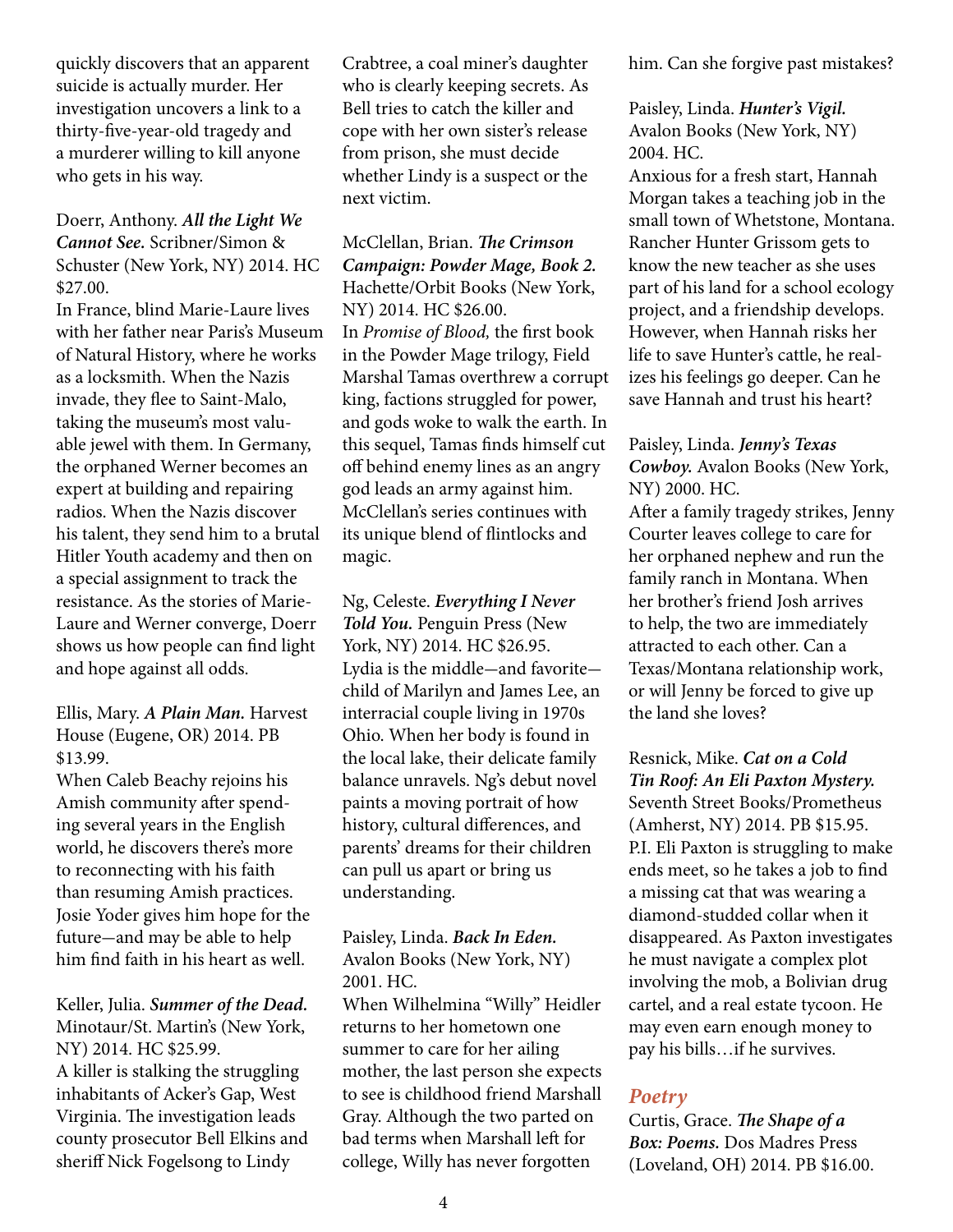In this combination of prose and verse, Curtis molds language, form, and type as she explores everyday moments.

Finkelstein, Norman. *Scribe.* Dos Madres Press (Loveland, OH) 2009. PB \$15.00.

This collection explores the contrasts between group and individual, light and dark, and real and ideal.

Grubbs, Gerry. *The Hive Is a Book We Read For Its Honey.* Dos Madres Press (Loveland, OH) 2013. PB \$16.00.

In this volume, inspired by a quote from Rainer Maria Rilke, Grubbs uses the world of bees to explore themes ranging from desire to the nature of the universe.

Hansel, Pauletta. *What I Did There.* Dos Madres Press (Loveland, OH) 2011. PB \$15.00. In this collection Hansel shares what is essentially a memoir in verse, exploring family, work, and love in a way that lets readers journey with her.

Hughes, Betsy. *Breaking Weather.*  National Federation of State Poetry Societies Press (Mechanicsburg, OH) 2014. PB \$15.00. This collection of sonnets about seasons, emotion, arts, and the end of life was the winner of the National Federation of State Poetry Societies 2013 Stevens Poetry Manuscript Competition.

La Charity, Ralph. *Farewellia a la Aralee.* Dos Madres Press (Loveland, OH) 2014. PB \$18.00. The poems in this collection were originally performed in September, 2013 as a tribute to poet and playwright Aralee Strange. The volume

also includes an appendix titled "Cinemanuensing" and a CD of La Charity delivering the poems.

Matthias, John. *Collected Shorter Poems, Vol. 1: 1961-1994.*  Shearsman Books (Bristol, UK) 2013. PB \$23.00. This volume of Matthias's collected works includes the poems that first established his reputation. The book also includes a section of monologues, a song-cycle text, and selections from his earliest work.

Matthias, John. *Collected Shorter Poems, Vol. 2: 1995-2011.*  Shearsman Books (Bristol, UK) 2011. PB \$23.00. This volume of Matthias's collected works assembles shorter poems from the second part of his career.

Matthias, John. *Collected Longer Poems.* Shearsman Books (Bristol, UK) 2012. PB \$23.00. This volume of Matthias's collected works covers all of his long poems written after 1970 with the exception of "Trigons," which is available separately.

Spidel, Lianne. *Bird in the Hand.*  Dos Madres Press (Loveland, OH) 2014. PB \$17.00. The poems in this collection are snapshots of a life, and paint vivid pictures of the events and people that comprise it.

Volck, Brian. *Flesh Becomes Word.*  Dos Madres Press (Loveland, OH) 2013. PB \$17.00. In this debut poetry collection, Volck, a physician, explores questions of flesh and faith.

Williams, Tyrone. *Adventures of Pi: Poems 1980-1990.* Dos Madres Press (Loveland, OH) 2011. PB

#### \$15.00.

Williams's poems explore culture and race using language, form, and symbols (both figurative and literal) to add layers of meaning.

# *Middle Grade & Children's*

Cheng, Andrea. *The Year of the Fortune Cookie.* HMH Books for Young Readers (Boston/New York) 2014. HC \$15.99. When eleven-year-old Anna Wang's teacher gets approval to adopt a baby from China, Anna is invited to travel with her. Although Anna has been looking forward to the trip, she is also nervous, and wonders-is she more American or more Chinese?

Kenah, Katharine. *Ferry Tail.*  Sleeping Bear Press (Ann Arbor, MI) 2014. HC \$16.99. Walter loves his "job" as a ferry dog-greeting cars, bringing the captain his newspaper, and tasting bacon for the cook. When the captain's cat moves in and no one seems to need Walter's help anymore, he tries his luck on land…and finds an unlikely friend.

Lewis, J. Patrick. *Everything Is a Poem: The Best of J. Patrick Lewis.* Creative Editions (Mankato, MN) 2014. HC \$24.99.

Former Children's Poet Laureate J. Patrick Lewis has authored more than eighty-five picture books since becoming a full-time writer just fifteen years ago. This volume collects some of his best poems, from silly to serious.

Lewis, J. Patrick. *Harlem Hellfighters.* Creative Editions (Mankato, MN) 2014. HC \$18.99. The 369th Infantry Regiment-the first African American regiment to serve as part of U.S. forces in